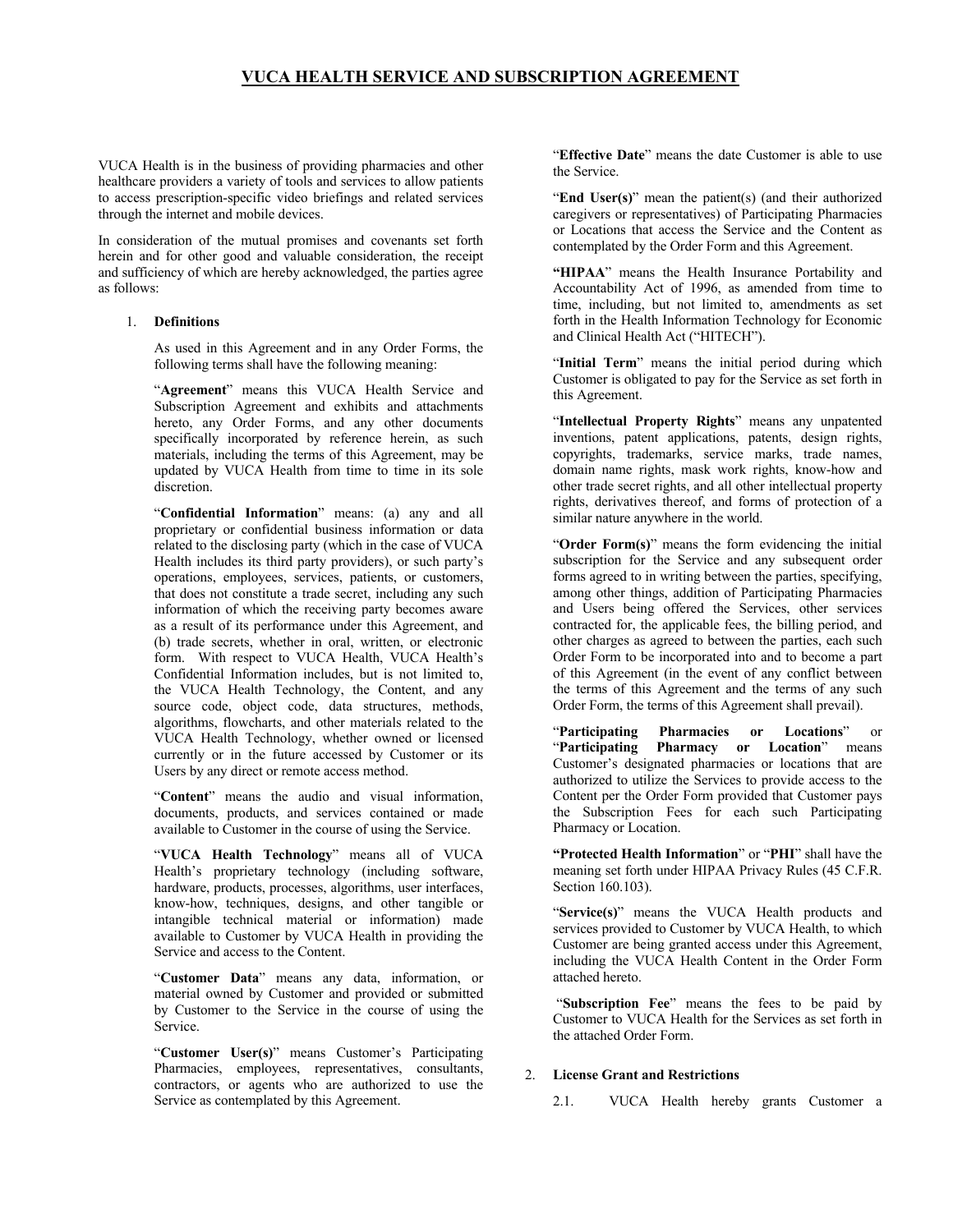nonexclusive, nontransferable, worldwide right to use the Service and provide access to the Content, solely for Customer's own internal business purposes as more fully set forth in the Agreement and subject to the terms and conditions of this Agreement. All rights not expressly granted to Customer are reserved by VUCA Health, its licensors and third party providers.

2.2. Except as otherwise provided in this Agreement, Customer shall not (i) license, sublicense, sell, resell, transfer, assign, distribute, or otherwise commercially exploit or make available to any third party the Service or the Content in any way; (ii) modify or make derivative works based upon the Service or the Content; (iii) create Internet "links" to the Service or "frame" or "mirror" any Content on any other server or wireless or Internet-based device or (iv) reverse engineer or access the Service in order to (a) build a competitive product or service, (b) build a product using similar ideas, features, functions or graphics of the Service or the Content, or (c) copy any ideas, features, functions or graphics of the Service or the Content. Customer Users are authorized to access the Services solely for the purposes contemplate by this Agreement and for no other purposes.

2.3. Customer may use the Service only for Customer's internal business purposes and shall not: (i) send or store infringing, obscene, threatening, libelous, or otherwise unlawful or tortuous material, including material violative of third party privacy rights; (ii) send or store material containing software viruses, worms, Trojan horses, or other harmful computer code, files, scripts, agents, or programs; (iii) interfere with or disrupt the integrity or performance of the Service or the data contained therein; or (iv) attempt to gain unauthorized access to the Service or its related systems or networks.

## 3. **Customer Responsibilities and Grant of Rights Regarding Customer Data**

3.1. Customer may, at any time designate any of Customer's employees or contractors or any of its Participating Pharmacies' employees or contractors as Customer Users or Participating Pharmacy or Location, provided that Customer pays the Subscription Fees for each such Participating Pharmacy or Location. Customer agrees that all Customer Users shall be subject to all of the terms, conditions, and restrictions provided by this Agreement, and Customer will be responsible for ensuring that its Participating Pharmacies and all Customer Users comply with all such terms, conditions and restrictions.

3.2. When using the Service, Customer shall: (i) provide, at Customer's sole cost and expense, all services, hardware, software, and other technology (including Internet access service) necessary to access the Service and the Content and Customer shall be solely responsible for installing, maintaining, securing, and supporting all such technology as provided in more detail in the Order Form; (ii) be solely responsible for administering the Customer Users relating to Customer use of the Service; (iii) abide by all applicable local, state, national, and foreign, laws, treaties and regulations in connection with Customer's and Customer's User's use of the Service, including those related to data privacy, international communications, and the transmission of technical or personal data; (iv) notify VUCA Health immediately of any unauthorized use or suspected breach of security of the Services; (v) report to VUCA Health immediately and use reasonable efforts to stop immediately any copying or distribution of Content that is known or suspected by Customer or Customer Users; (vi) promptly report to VUCA Health any errors or irregularities in the performance of the Service and shall provide: (a) support sufficient for VUCA Health to duplicate such failure; and (b) sufficient test time within which VUCA Health shall use its commercially reasonable efforts to correct such failure; (vii) not cause a breach of any agreements between VUCA Health and any third parties, or unreasonably interfere with either VUCA Health' relationship with any of its third-party service providers or other VUCA Health clients' use of the Service; (viii) perform Customer's obligations hereunder and ensure that Customer's use of the Service shall comply with any and all applicable laws, rules, and regulations, including, but not limited to, HIPAA; (ix) assume full responsibility for all risk associated with Customer's use of the Service, including, but not limited to, any financial obligations arising with respect to third parties (including End Users) resulting from Customer's use of the Service or the Content; and (vii) ensure that Customer Users comply with all terms and conditions of this Agreement.

3.3. Customer and its Customer Users shall be solely responsible for the accuracy and input of Customer Data necessary for creation and provision of access to the Service and Content by Customer's End Users.

### 4. **Implementation and Acceptance**

4.1. Commencing on the Effective Date, VUCA Health will proceed with implementation of the Services. Upon satisfactory completion of the implementation of Services, VUCA Health shall notify Customer that the Services are operating in accordance with the terms of this Agreement and the Order Form. Upon receipt of such notice, Customer shall have ten (10) days to notify VUCA Health of any objections, defects or outstanding issues in the Services. In the event of any such objections, VUCA Health and Customer shall cooperate in an effort to remedy any such issues. If Customer does not object within such ten (10) day period, the Services shall be deemed accepted.

4.2. In the event Customer disputes that Services are accepted and the parties are unable to resolve such dispute, either party shall have the right to terminate this Agreement pursuant to Section 10 below.

#### 5. **Charges and Payment of Fees**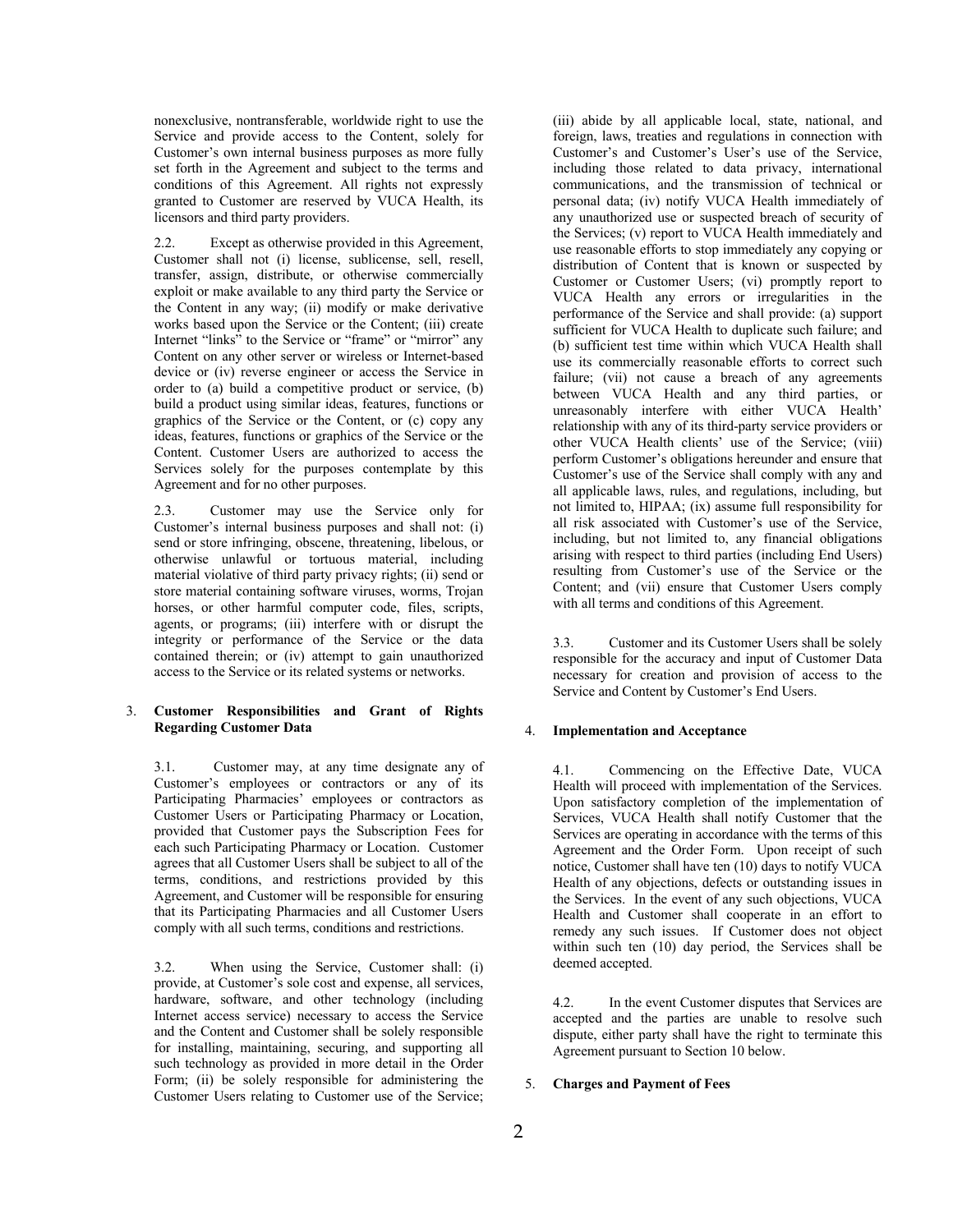5.1. The Initial Term of this Agreement is one (1) years. During the Initial Term, Customer shall pay the annual Subscription Fee per the Order Form. Such Subscription Fee shall be due in full at the beginning of the first subscription year.

5.2. The Subscription Fee for the first year of the Initial Term shall be due and payable by Customer within fifteen (15) days from the Effective Date. The Subscription Fee, shall be itemized and invoiced annually on each one (1) year anniversary of the Effective Date during the Term. All payments are due within fifteen (15) days of the date of invoice. Any amounts not paid in full when due shall bear interest at a rate of the lesser of (a) one and one-half percent (1.5%) per month on all amounts due but unpaid, or (b) the maximum amount allowed by law. Customer shall also pay VUCA Health for any costs of collection, including legal fees.

5.3. VUCA Health shall have the right, in its sole discretion, to immediately suspend Customer access to and use of the Service and the Content in the event that any invoice remains unpaid for more than fifteen (15) days after the date such invoice became due and payable. Provided that this Agreement remains in effect and that Customer is in compliance with all terms and conditions contained herein, VUCA Health will promptly restore Customer access to and use of the Service and the Content upon receipt of payment.

### 6. **Rights and Obligations Regarding Customer Data**

VUCA Health does not own any Customer Data. Customer, not VUCA Health, shall have sole responsibility for the accuracy, quality, integrity, legality, reliability, appropriateness, and intellectual property ownership or right to use of all Customer Data, and VUCA Health shall not be responsible or liable for the deletion, correction, destruction, damage, loss or failure to store any Customer Data. In the event this Agreement is terminated (other than by reason of Customer's breach), VUCA Health will make available to Customer a file of the Customer Data provided to VUCA Health, if any, within 30 days of termination if Customer so requests at the time of termination. VUCA Health reserves the right to withhold, remove, and/or discard Customer Data without notice for any breach, including, without limitation, Customer's non-payment. Upon termination for cause, Customer's right to access or use Customer Data immediately ceases, and VUCA Health shall have no obligation to maintain or forward any Customer Data.

### 7. **Intellectual Property Ownership**

VUCA Health (and its licensors and third party providers, where applicable) shall exclusively own all right, title, and interest, including all related Intellectual Property Rights, in and to the VUCA Health Technology, the Content and the Service and any suggestions, ideas, enhancement requests, feedback, recommendations, or other information provided by Customer or any other party relating to the Service. This Agreement is not a sale and does not convey to Customer any rights of ownership in or related to the Service, the VUCA Health Technology, the Content or the Intellectual Property Rights owned by VUCA Health. VUCA Health's name, VUCA Health's logo, and the product names associated with the Service are trademarks of VUCA Health or third parties, and no right or license is granted to use them.

#### 8. **Confidentiality**

8.1. The parties hereby acknowledge that their personnel may access information that the other party deems to be confidential or proprietary and that has commercial value. Except as provided in this Agreement, each party shall (i) not disclose the Confidential Information to any third party, other than to its employees or agents that have a need to know and a legal duty to protect the Confidential Information, (ii) use at least a reasonable standard of care to prevent disclosure of the other party's Confidential Information, and (iii) protect Customer Data and Content in the strictest confidence.

8.2. Except as provided by this Agreement, neither party shall: (a) use the other party's Confidential Information; (b) acquire any right in or assert any lien against the other party's Confidential Information; or (c) refuse to promptly return, provide a copy of, or destroy the other party's Confidential Information upon request of the other party. The receiving party shall immediately notify the disclosing party upon gaining knowledge of any disclosure, loss, or use of the disclosing party's Confidential Information in violation of this Agreement. Confidential Information does not include any information that: (i)was in the public domain at the time of disclosure or became a part of the public domain after disclosure through no fault of the disclosing party; (ii)was independently developed by the receiving party; (iii)was provided to the receiving party by a third party who had a lawful right to such information without a breach of duty owed to the disclosing party; or (iv)is disclosed by the receiving party with the prior written approval of the disclosing party.

### 9. **Third Party Interactions**

During use of the Service, Customer and its End Users may enter into correspondence with, purchase goods and/or services from, or participate in promotions of advertisers or sponsors showing their goods and/or services through the Service. Any such activity, and any terms, conditions, warranties, or representations associated with such activity, is solely between Customer or End User and the applicable third party. VUCA Health and its licensors shall have no liability, obligation, or responsibility for any such correspondence, purchase, or promotion between Customer or End User and any such third party. VUCA Health does not endorse any sites on the Internet that are linked through the Service. VUCA Health provides these links to Customer and End User only as a matter of convenience, and in no event shall VUCA Health, its licensors or third party providers be responsible for any content, products, or other materials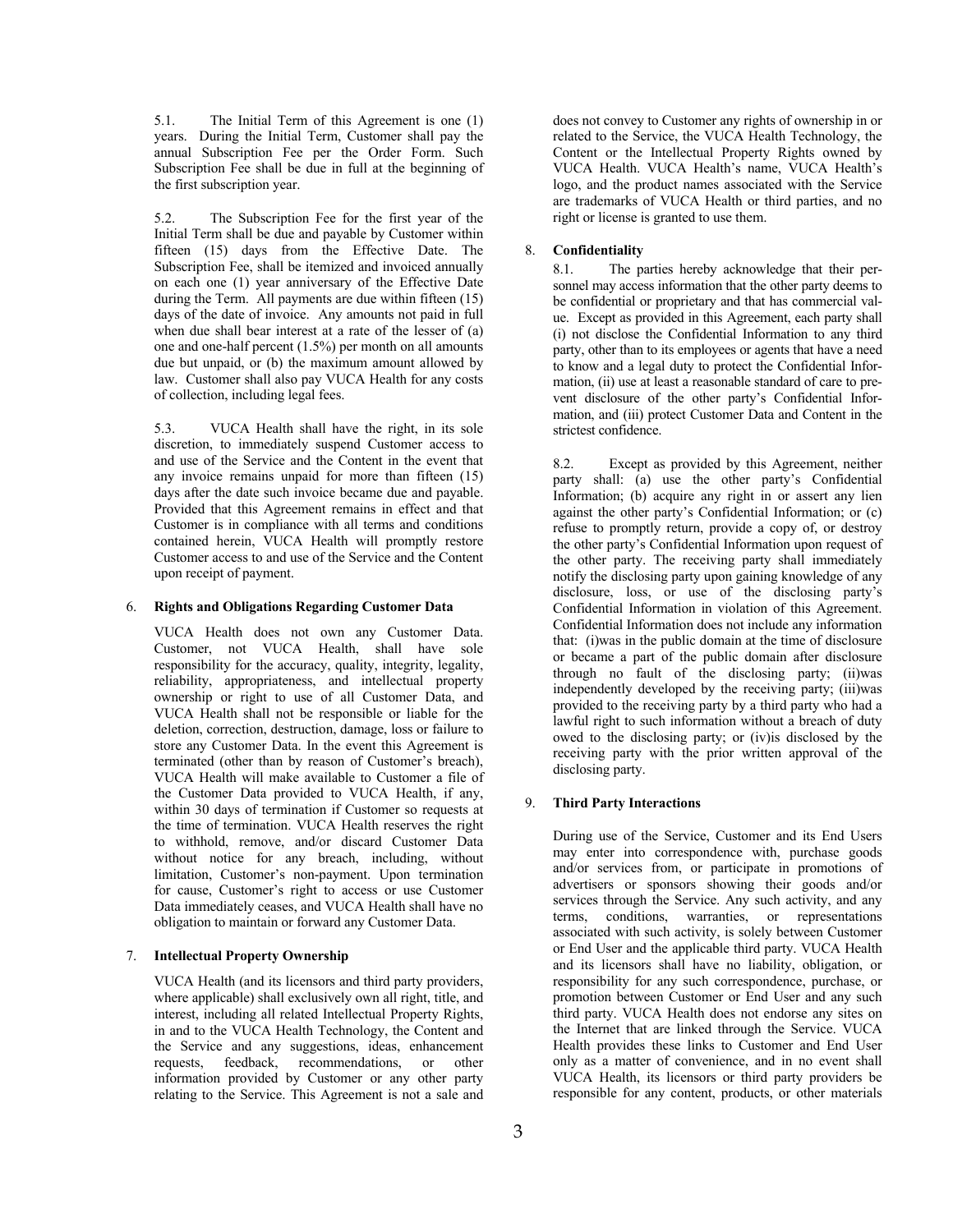on or available from such sites. VUCA Health provides the Service to Customer and End Users pursuant to the terms and conditions of this Agreement. Customer recognizes, however, that certain third party providers of ancillary software, hardware, or services may require Customer's or End User's agreement to additional or different license or other terms prior to Customer's or End Users use of or access to such software, hardware or services.

## 10. **Termination**

10.1. This Agreement will commence on the Effective Date and shall continue for an initial period commencing on the Effective Date and ending one(1) year thereafter (the "Initial Term") unless earlier terminates as provided herein. Thereafter, this Agreement will automatically renew for an additional one (1) year period (the "Renewal Term") unless a party notifies the other parties of its intention not to renew at least sixty (60) days prior to the end of the Initial Term.

10.2. Either party may terminate this Agreement upon written notice if the other party materially breaches this Agreement and fails to cure such breach within thirty (30) days after receipt of such notice, except that this Agreement may be terminated upon five (5) days notice in the event of (a) breach related to Customer's payment obligations that remains uncured during such five (5) day period; or (b) breach related to Customer's obligations with respect to the Confidential Information, which in no event shall be subject to a cure period. Either party may terminate this Agreement immediately upon written notice if the other party: (i) ceases to do business in the normal course; (ii) becomes the subject of any proceeding relating to bankruptcy, insolvency, receivership, liquidation, or composition for the benefit of creditors, whether voluntary or involuntary if such petition or proceeding is not dismissed within sixty  $(60)$  days of filing; or (iii) makes an assignment of any material portion of its assets for the benefit of creditors. Customer may terminate this Agreement at any time without the right of refund by providing ninety (90) days' written notice to VUCA Health.

10.3. Upon termination of this Agreement: (i) VUCA Health shall immediately cease providing the Services; (ii) any licenses and right to access the Service and the Content granted pursuant to this Agreement shall be terminated; (iii) all of Customer's unpaid payment obligations under this Agreement (including all Subscription Fees incurred by Customer, whether or not presently due) shall immediately become due; and (iv) within fifteen (15) days of such termination, each party shall return to the other party (or destroy, in the case of electronic records) all embodiments of the Confidential Information of the other party in its possession (including all copies thereof), except as required to comply with any applicable legal or accounting record keeping requirement.

10.4. Notwithstanding anything herein to the contrary, upon termination or expiration of this Agreement, End Users shall have the right to access the Content for a period of thirty (30) days after termination or expiration of this Agreement.

10.5. Customer acknowledges that VUCA Health will incur no liability whatsoever for any damage, loss, or expenses of any kind that Customer incurs or suffers arising from or incident to any termination of this Agreement by VUCA Health or any expiration hereof which complies with the terms of the Agreement whether or not VUCA Health was aware of any such damage, loss, or expenses.

## 11. **Representations and Warranties; Limitations**

11.1. Each party represents and warrants that it has the legal power and authority to enter into this Agreement; to perform it obligations as provided herein; and that is Agreement will constitute the legal, valid and binding obligation of the such party.

VUCA Health represents and warrants that it will provide the Service in a manner consistent with general industry standards reasonably applicable to the provision thereof and that the Service will perform substantially in accordance with the Order Form and related documentation.

11.3. EXCEPT AS EXPRESSLY SET FORTH IN THIS AGREEMENT, NEITHER VUCA HEALTH, ITS LICENSORS OR THIRD PARTY PROVIDERS MAKES ANY REPRESENTATIONS OR WARRANTIES (INCLUDING, WITHOUT LIMITATION, WITH RESPECT TO THE SERVICE AND THE CONTENT), EXPRESS OR IMPLIED, ANY IMPLIED WARRANTY OF MERCHANTABILITY, FITNESS FOR A PARTICULAR PURPOSE AND IMPLIED WARRANTIES ARISING FROM COURSE OF DEALING OR COURSE OF PERFORMANCE.

11.4. VUCA HEALTH DOES NOT WARRANT THAT: (i) THE SYSTEM SHALL SATISFY CUSTOMER OR END USER REQUIREMENTS, (ii) IS WITHOUT DEFECT OR ERROR, OR (iii) SHALL OPERATE IN AN UNINTERRUPTED OR ERROR-FREE MANNER. VUCA HEALTH DOES NOT AND CANNOT CONTROL THE FLOW OF DATA TO OR FROM VUCA HEALTH' NETWORK, ITS SERVICE PROVIDER'S NETWORK, OR OTHER PORTIONS OF THE INTERNET. ACCORDINGLY, VUCA HEALTH CANNOT GUARANTEE THAT CUSTOMER OR END USER CONNECTION TO THE INTERNET WILL NOT BE IMPAIRED OR DISRUPTED, AND VUCA HEALTH HEREBY DISCLAIMS ANY AND ALL LIABILITY RESULTING FROM OR RELATED TO SUCH EVENTS.

#### 12. **Mutual Indemnification**

12.1. Customer shall indemnify and hold VUCA Health, its licensors and third party providers and each such party's parent organizations, subsidiaries, affiliates,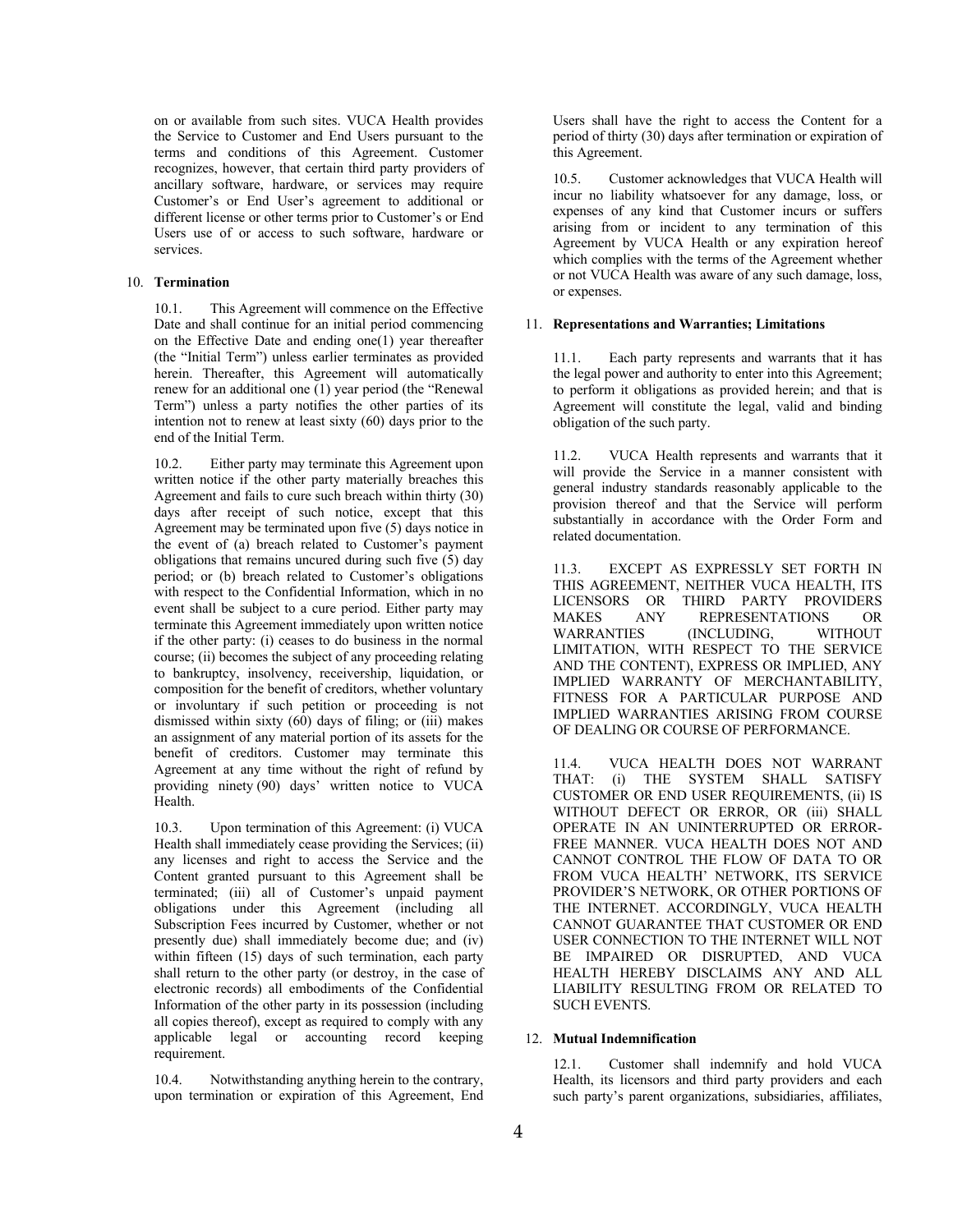officers, directors, employees, attorneys, and agents harmless from and against any and all claims, costs, damages, losses, liabilities, and expenses (including attorneys' fees and costs) arising out of or in connection with: (i) a claim alleging that use of the Customer Data infringes the rights of, or has caused harm to, a third party; (ii) a claim, which if true, would constitute a violation by Customer of Customer's representations and warranties; (iii) a claim arising from the breach by Customer or Customer Users of this Agreement; or (iv) a claim arising from or relating directly or indirectly to a End User's use of the Service or the Content, provided in any such case that VUCA Health (a) gives written notice of the claim promptly to Customer; (b) gives Customer sole control of the defense and settlement of the claim (provided that Customer may not settle or defend any claim unless Customer unconditionally release VUCA Health of all liability and such settlement does not affect VUCA Health's business or Service); (c) provides to Customer all available information and assistance; and (d) has not compromised or settled such claim.

12.2. VUCA Health shall indemnify and hold Customer and Customer's parent organizations, subsidiaries, affiliates, officers, directors, employees, attorneys, and agents harmless from and against any and all claims, costs, damages, losses, liabilities, and expenses (including attorneys' fees and costs) arising out of or in connection with: (i) a claim alleging that the Service directly infringes a copyright, a U.S. patent issued as of the Effective Date, or a trademark of a third party; (ii) a claim, which if true, would constitute a violation by VUCA Health of its representations or warranties; or (iii) a claim arising from breach of this Agreement by VUCA Health; provided that Customer (a) promptly give written notice of the claim to VUCA Health; (b) give VUCA Health sole control of the defense and settlement of the claim (provided that VUCA Health may not settle or defend any claim unless it unconditionally releases Customer of all liability); (c) provide to VUCA Health all available information and assistance; and (d) have not compromised or settled such claim. VUCA Health shall have no indemnification obligation, and Customer shall indemnify VUCA Health pursuant to this Agreement, for claims arising from any infringement arising from the combination of the Service with any of Customer products, service, hardware or business process(s).

#### 13. **Limitation of Liability**

IN NO EVENT SHALL EITHER PARTY'S AGGREGATE LIABILITY EXCEED THE AMOUNTS ACTUALLY PAID BY AND/OR DUE FROM CUSTOMER IN THE TWELVE (12) MONTH PERIOD IMMEDIATELY PRECEDING THE EVENT GIVING RISE TO SUCH CLAIM. IN NO EVENT SHALL EITHER PARTY AND/OR ITS LICENSORS BE LIABLE TO ANYONE FOR ANY INDIRECT, PUNITIVE, SPECIAL, EXEMPLARY, INCIDENTAL, CONSEQUENTIAL, OR OTHER DAMAGES OF ANY TYPE OR KIND (INCLUDING LOSS OF DATA, REVENUE, PROFITS, USE, OR OTHER ECONOMIC

ADVANTAGE) ARISING OUT OF, OR IN ANY WAY CONNECTED WITH THIS SERVICE, INCLUDING BUT NOT LIMITED TO THE USE OR INABILITY TO USE THE SERVICE, OR FOR ANY CONTENT OBTAINED FROM OR THROUGH THE SERVICE, ANY INTERRUPTION, INACCURACY, ERROR, OR OMISSION, REGARDLESS OF CAUSE IN THE CONTENT, EVEN IF THE PARTY FROM WHICH DAMAGES ARE BEING SOUGHT OR SUCH PARTY'S LICENSORS HAVE BEEN PREVIOUSLY ADVISED OF THE POSSIBILITY OF SUCH DAMAGES.

#### 14. **Notice**

Any notice required or permitted hereunder shall be in writing and deemed to have been duly given: (a) on the delivery date when personally delivered to the party to whom the same is directed; (b) one (1) business day after deposit with a reputable express courier, with written verification of receipt; or (c) five (5) business days after the mailing date when sent by first class U.S. mail (registered or certified mail, postage prepaid, return receipt requested). In each case, notice shall be sent to the address of the receiving Party as set forth herein or at such other address as Party specifies in a notice delivered in accordance with this paragraph.

If to VUCA Health: VUCA Health LLC Attn: Richard Waithe, President 7025 CR46A, Suite 1071 #345 Lake Mary, FL 32746 Email: Richard@VUCAHealth.com

 $\mathcal{L}_\text{max}$ 

If to Customer:

#### 15. **Compliance with Laws.**

Each party agrees that it bears sole responsibility for determining whether or to what extent it is subject to the provisions of HIPAA and all regulations promulgated pursuant to authority granted therein and for achieving compliance therewith. To the extent required by HIPAA or applicable state law, Customer shall obtain a written consent or authorization to disclose Customer Data to VUCA Health (or its agents) from any End User whose PHI is provided to VUCA Health (or its agents) pursuant to this Agreement.

#### 16. **Assignment; Change in Control**

This Agreement may not be assigned by Customer without the prior written approval of VUCA Health but may be assigned without Customer's consent by VUCA Health to (i) a parent or subsidiary, (ii) an acquirer of